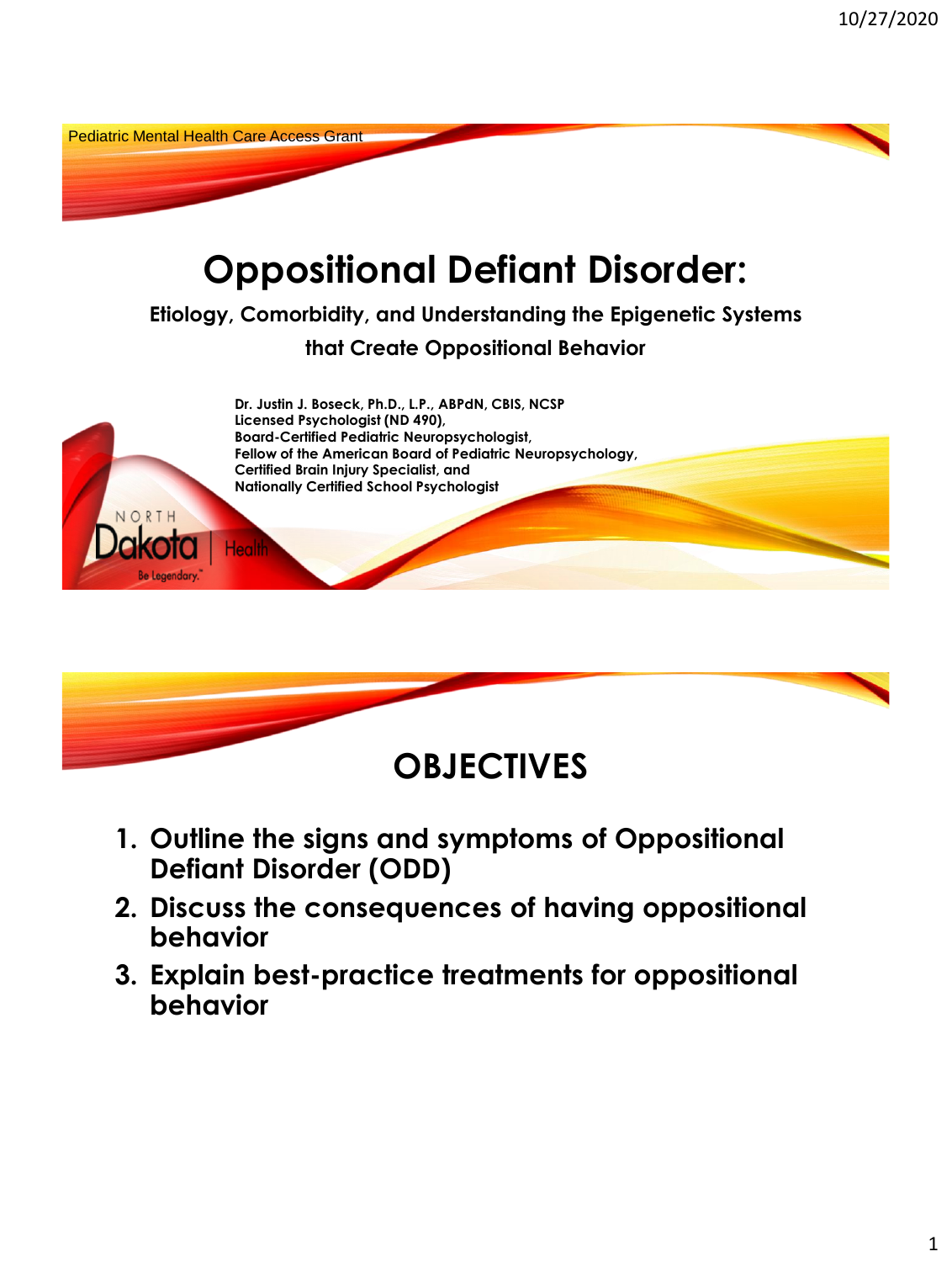



- •**Many factors are associated with oppositionality in children**
	- **Verbal deficits**
	- **School and learning problems**
	- •**Mood disorders**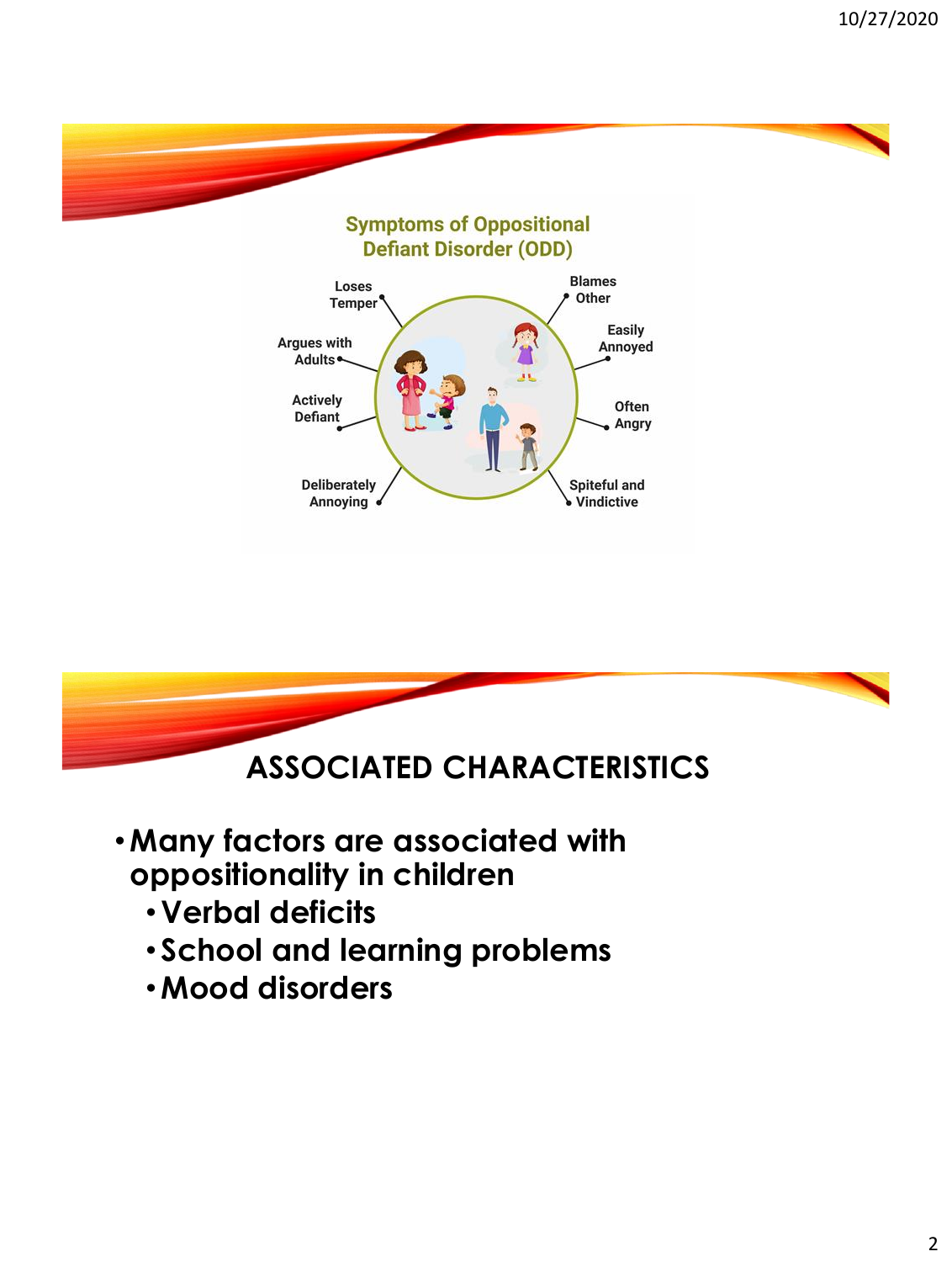## **ASSOCIATED CHARACTERISTICS**

- •**Many factors are associated with oppositionality in children**
	- **Peer problems**
	- **Family problems**
	- •**Health-related problems**



**DSM-5 CRITERIA**

**Angry/Irritable Mood symptoms:**

- -**Often loses temper**
- -**Is often touchy or easily annoyed**
- -**Is often angry and resentful**
- **Vindictiveness**
- -**Has been spiteful or vindictive at least twice within the past 6 months**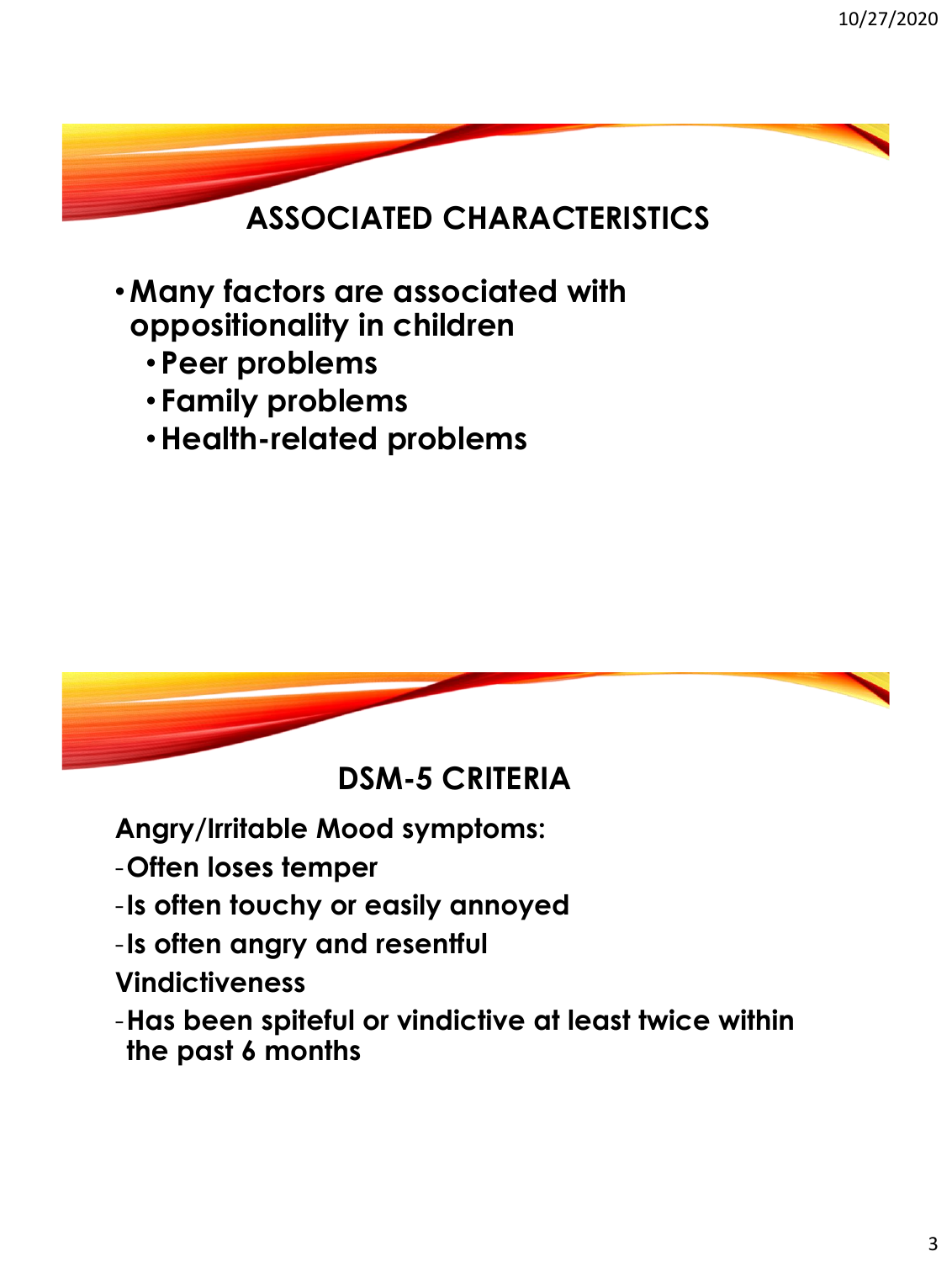#### **DSM-5 CRITERIA**

**Argumentative/Defiant Behavior**

- -**Often argues with authority figures or, for children and adolescents, with adults.**
- -**Often actively defies or refuses to comply with requests from authority figures or with rules.**
- -**Often deliberately annoys others**
- -**Often blames others for his/her mistakes or misbehavior**



- **For a diagnosis of ODD to be made, other disorders that might better explain an individual's symptoms should be considered:**
	- **Conduct Disorder**
		- **ODD less "severe"**
			- **ODD does not include aggression, destruction, theft, deceit**
			- **ODD does include emotional dysregulation**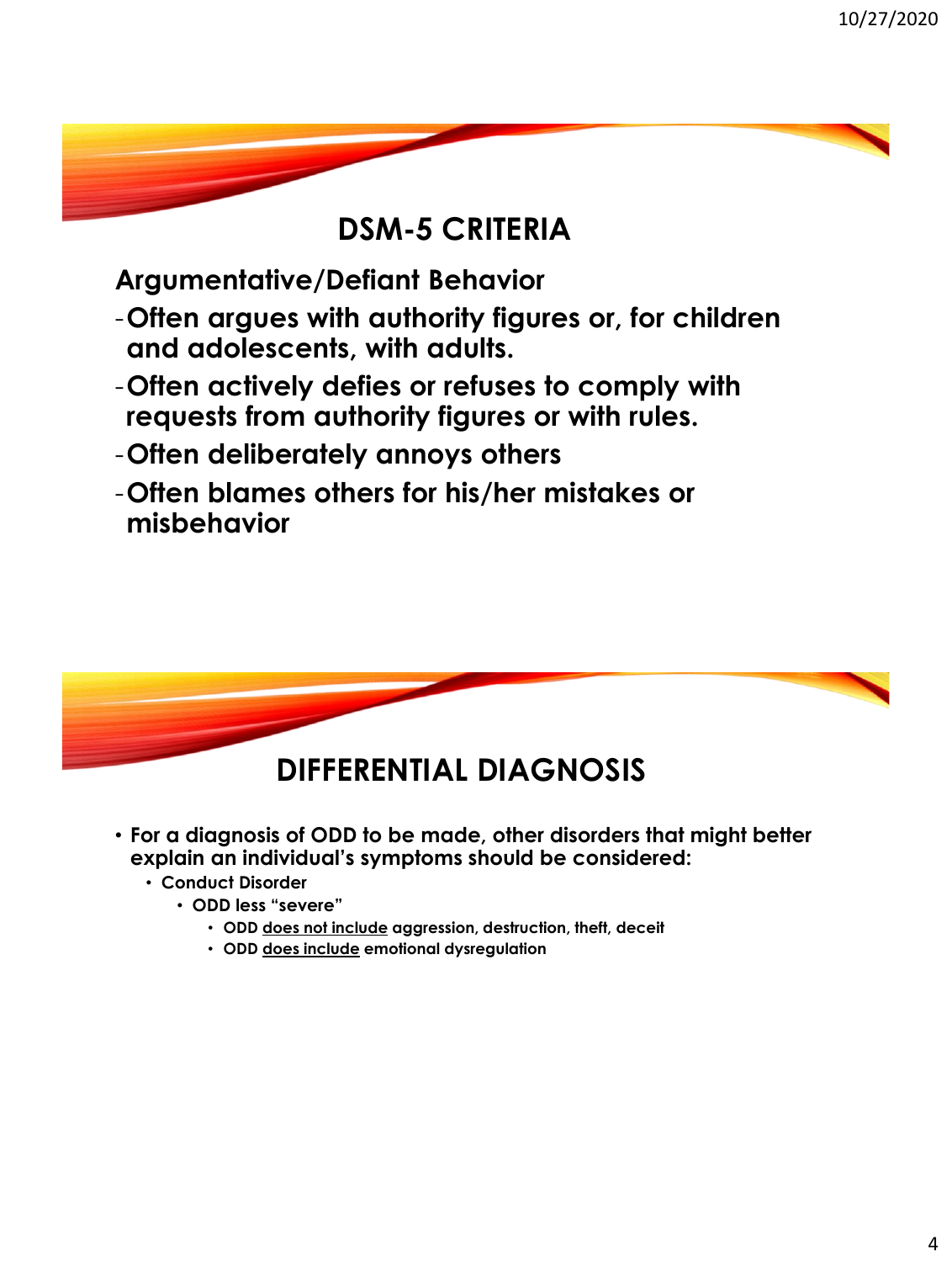#### **DIFFERENTIAL DIAGNOSIS**

- **For a diagnosis of ODD to be made, other disorders that might better explain an individual's symptoms should be considered:**
	- Conduct Disorder
		- ODD less "severe"
			- ODD does not include aggression, destruction, theft, deceit
			- ODD does include emotional dysregulation
	- **ADHD**
		- **ODD includes refusal of requests in situations that are not solely when effort is needed to sustain attention**



- **For a diagnosis of ODD to be made, other disorders that might better explain an individual's symptoms should be considered:**
	- Conduct Disorder
		- ODD less "severe"
			- ODD does not include aggression, destruction, theft, deceit
			- ODD does include emotional dysregulation
	- ADHD
		- ODD includes refusal of requests in situations that are not solely when effort is needed to sustain attention
	- **Depressive and Bipolar Disorders**
		- **ODD includes emotional symptoms that do not occur solely during course of mood disorder**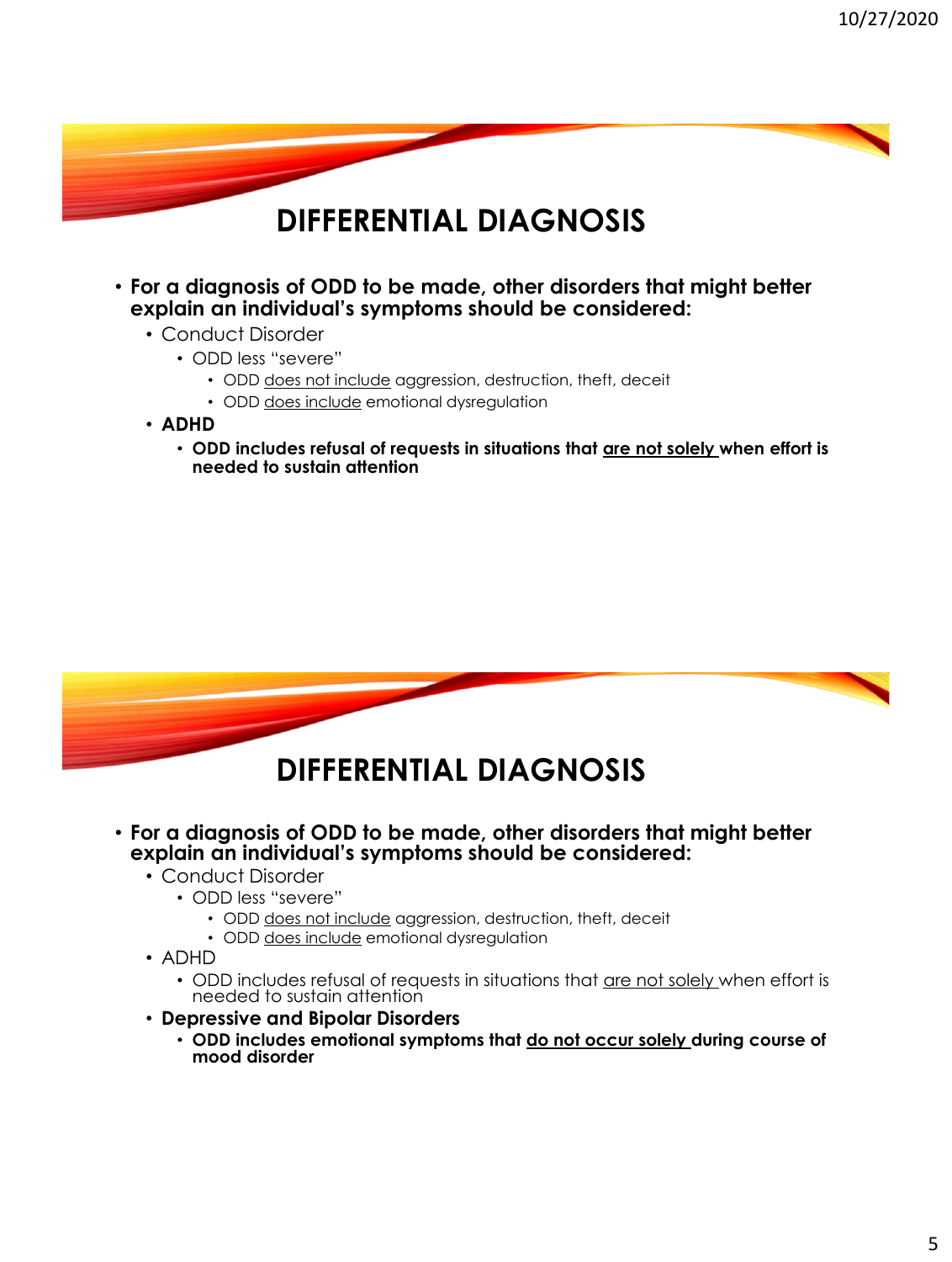#### **DIFFERENTIAL DIAGNOSIS**

- **For a diagnosis of ODD to be made, other disorders that might better explain an individual's symptoms should be considered:**
	- **Disruptive Mood Dysregulation**
	- **Intermittent Explosive Disorder**
	- **Intellectual Disability**
	- **Language Disorder**
	- **Social Anxiety Disorder**

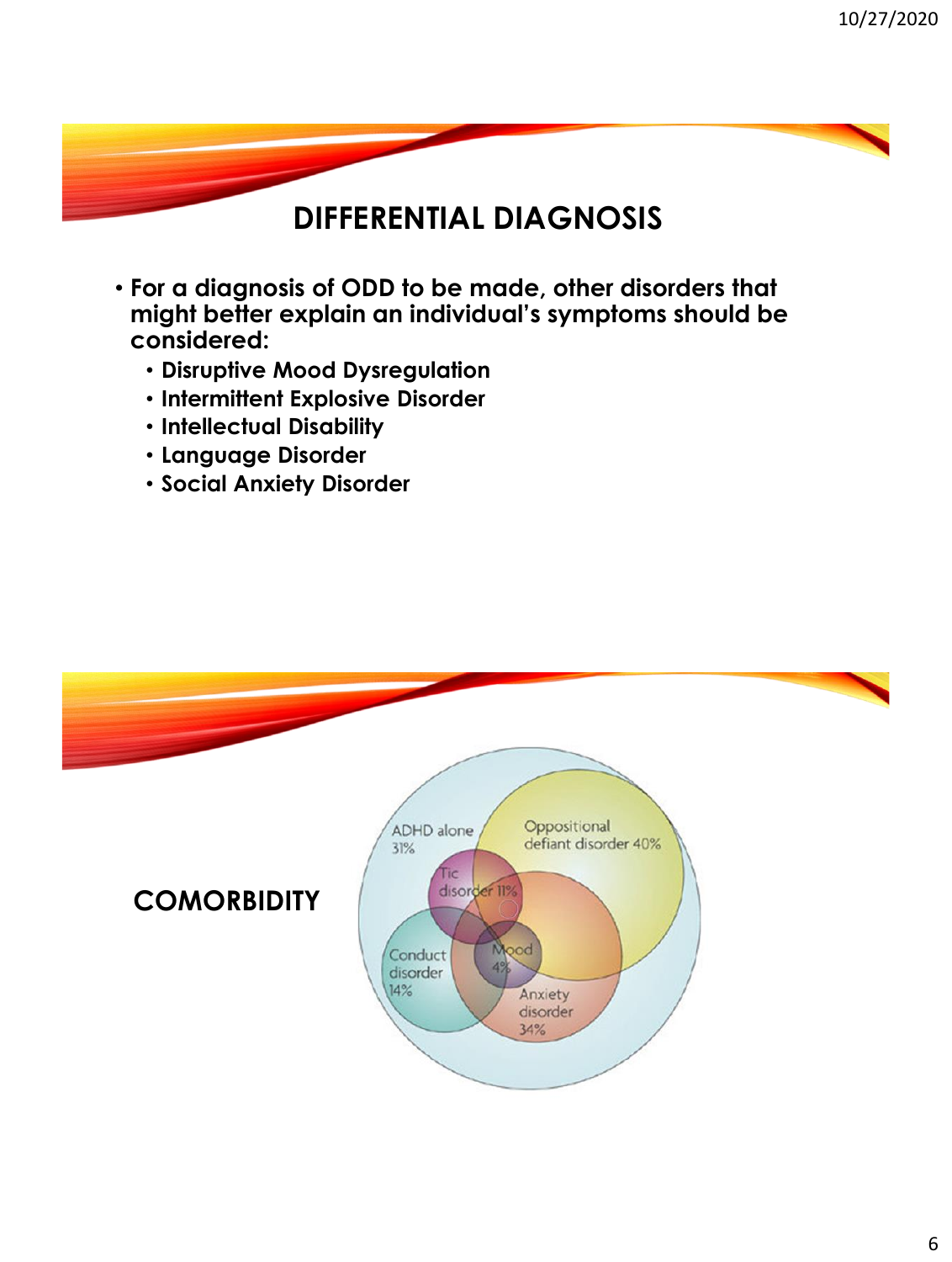## **PREVALENCE**

- **Initial symptoms appear during preschool years**
- **ODD may precede the development of conduct disorder**
	- **Defiant/argumentative/vindictive symptoms carry most risk for conduct disorder**
- **Individuals diagnosed with ODD are at greater risk for:**
	- **Anxiety and depression**
	- **Antisocial behavior**
	- **Impulse-control problems**
	- **Substance abuse**
- **Angry/irritable mood symptoms carry most risk for emotional disorders**



- **Temper tantrums – arguing – active defiance – spiteful attitude**
- **Experience frequent conflict with parents, teachers, supervisors, peers, and significant others**
- **Significant impairment in emotional, social, academic, and occupational functioning**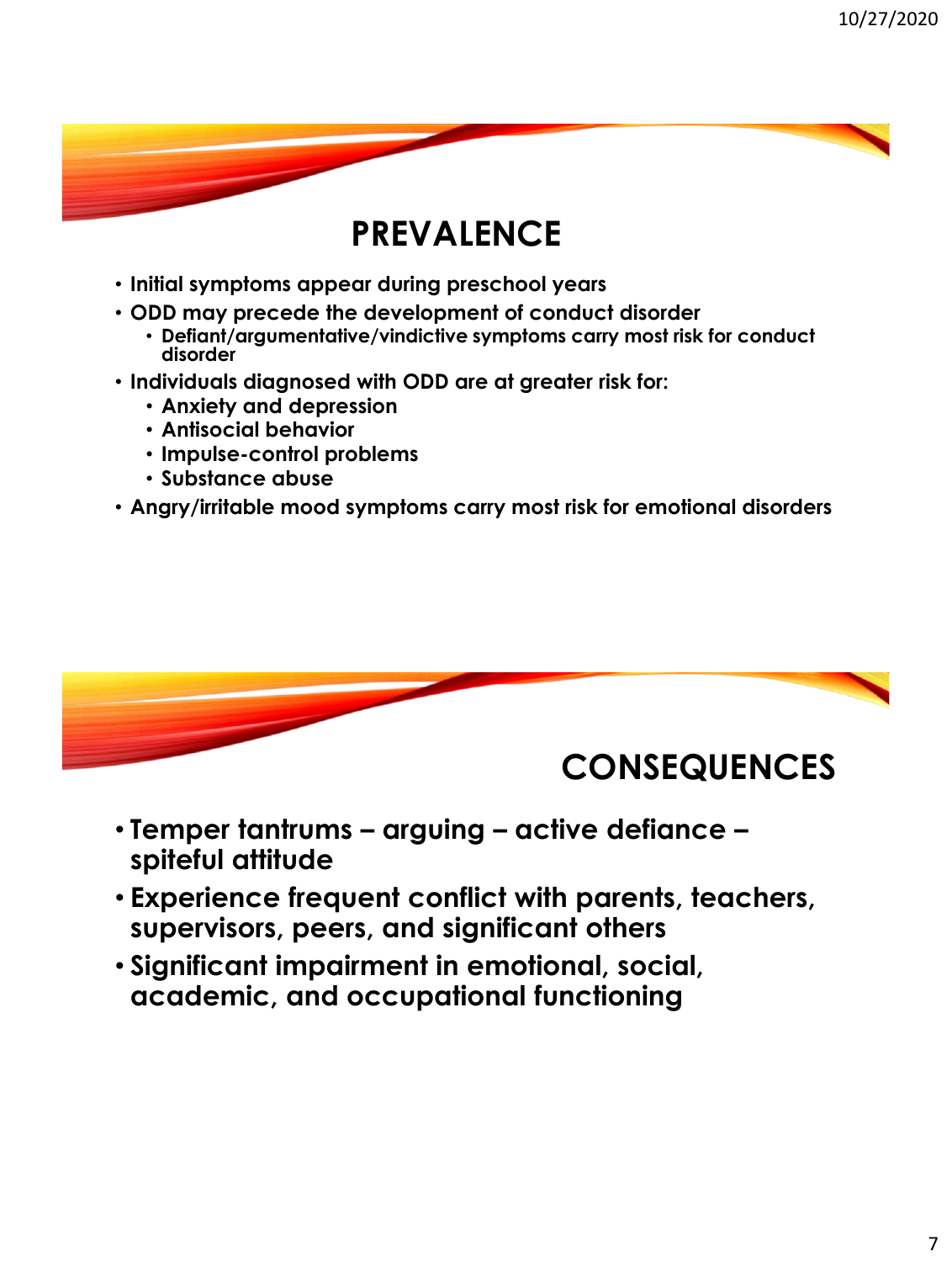

- **High levels of emotional reactivity and poor frustration tolerance**
- **Harsh, inconsistent, or neglectful child-rearing practices**
- **Abnormalities in certain areas of the brain** 
	- **Prefrontal cortex and amygdala**

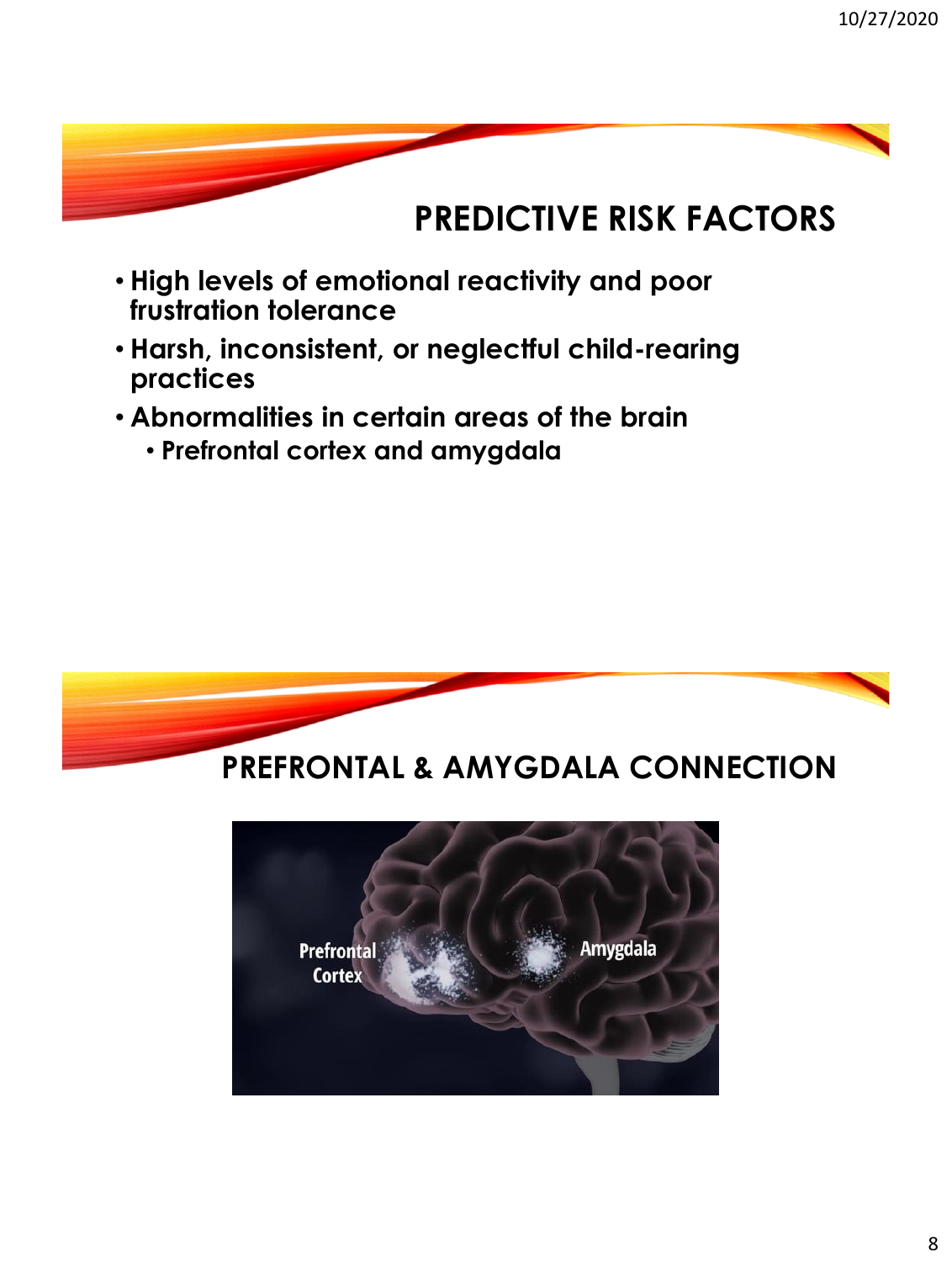

# **Neuropsychology "Study of the Brain behavior Relationship"**



- **First Things First**
	- **Sleep**
	- **Nutrition**
	- **Activity/Exercise**
	- **Screen Time – video games**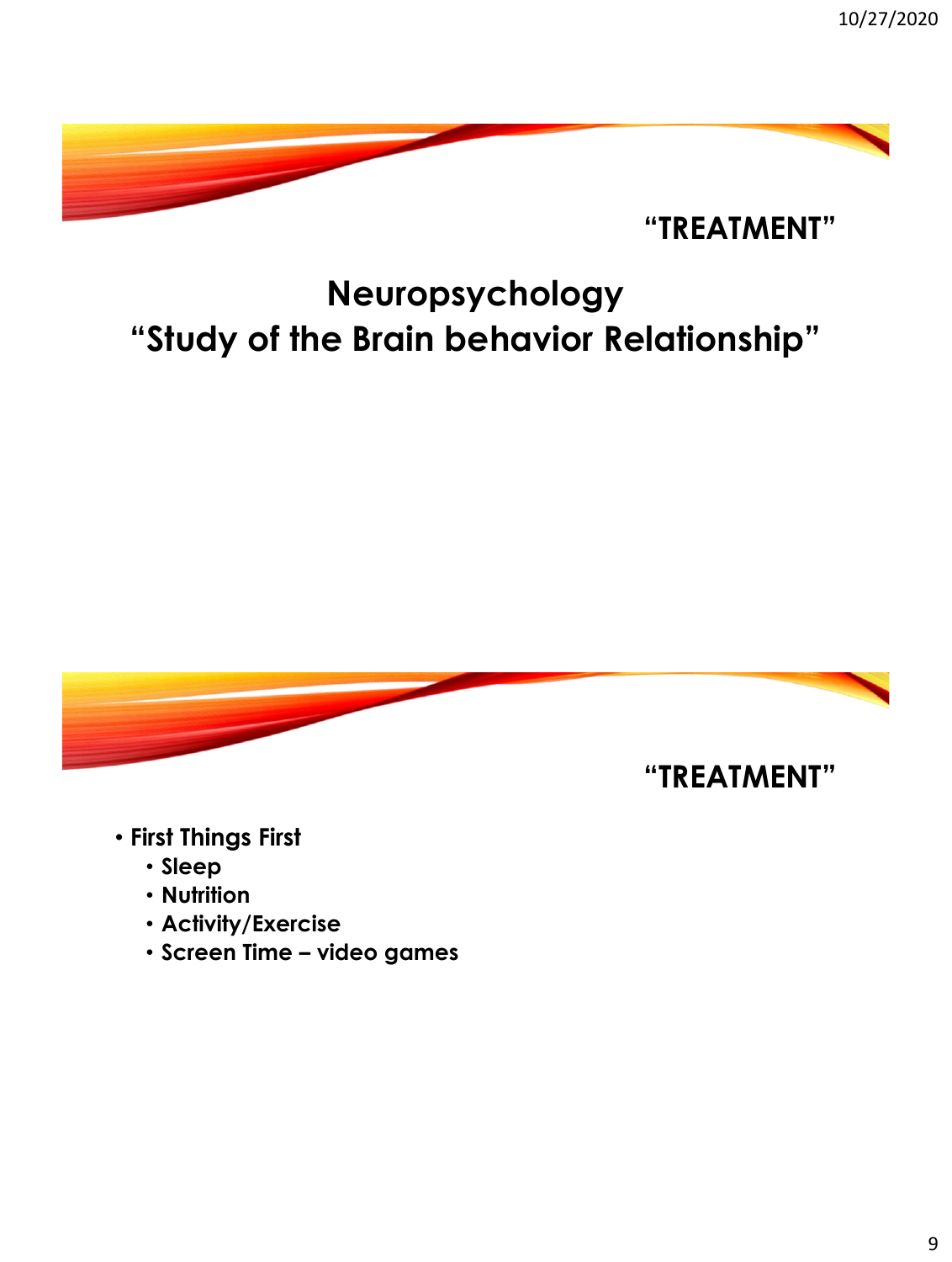

- **Best practice treatment for ODD combines:**
- **Individual therapy**
- **Family therapy**
- **Parent-child interaction therapy (PCIT)**
- **Peer groups**
- **Behavior Therapy**
- **Educational Accommodations**
- **Medication**



- **Behavior training**
	- **Positive Reinforcement**
	- **Caregiver-child relationships**
	- **Problem-solving**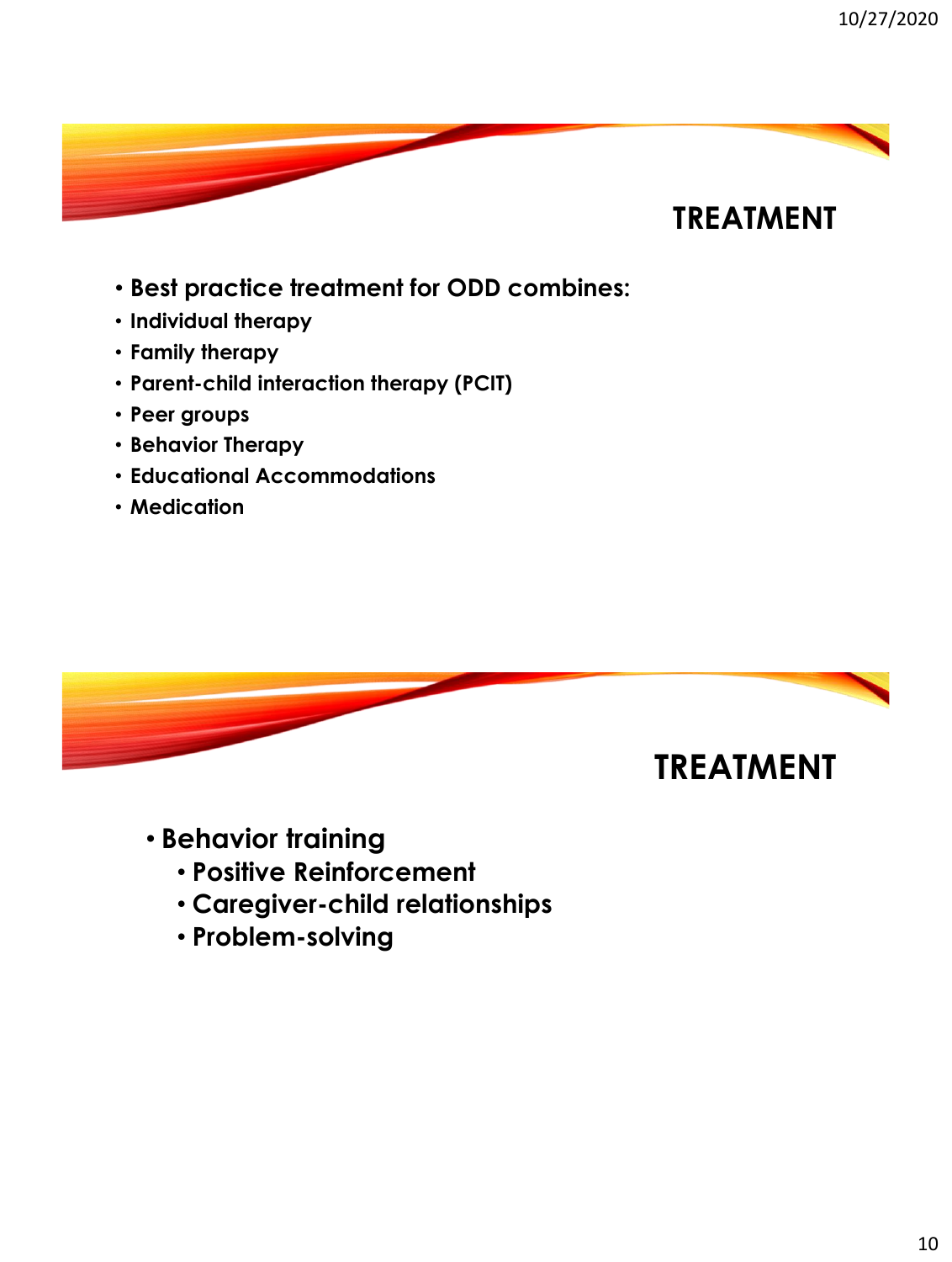### **TREATMENT**

- **Parent Management Training**
	- **Increasing positive reinforcements and reducing negative reinforcements**
	- **Using consistent punishment for bad behavior**
	- **Using predictable and immediate parenting responses**
	- **Modeling positive interactions in the household**
	- **Reducing environmental or situational triggers**



#### • **Educational accommodations**

- **Know that behavior modification techniques that work on other students may not work with every student.** 
	- **Communicate with caregivers to help understand and shape behavior**
- **Have clear expectations and rules. Post classroom rules in a visible place.**
- **Know that any change in the classroom setting, including a fire drill or the order of lessons, can be upsetting to a child with ODD.**
- **Hold the child accountable for their actions.**
- **Try to establish trust with the student by communicating clearly and being consistent.**